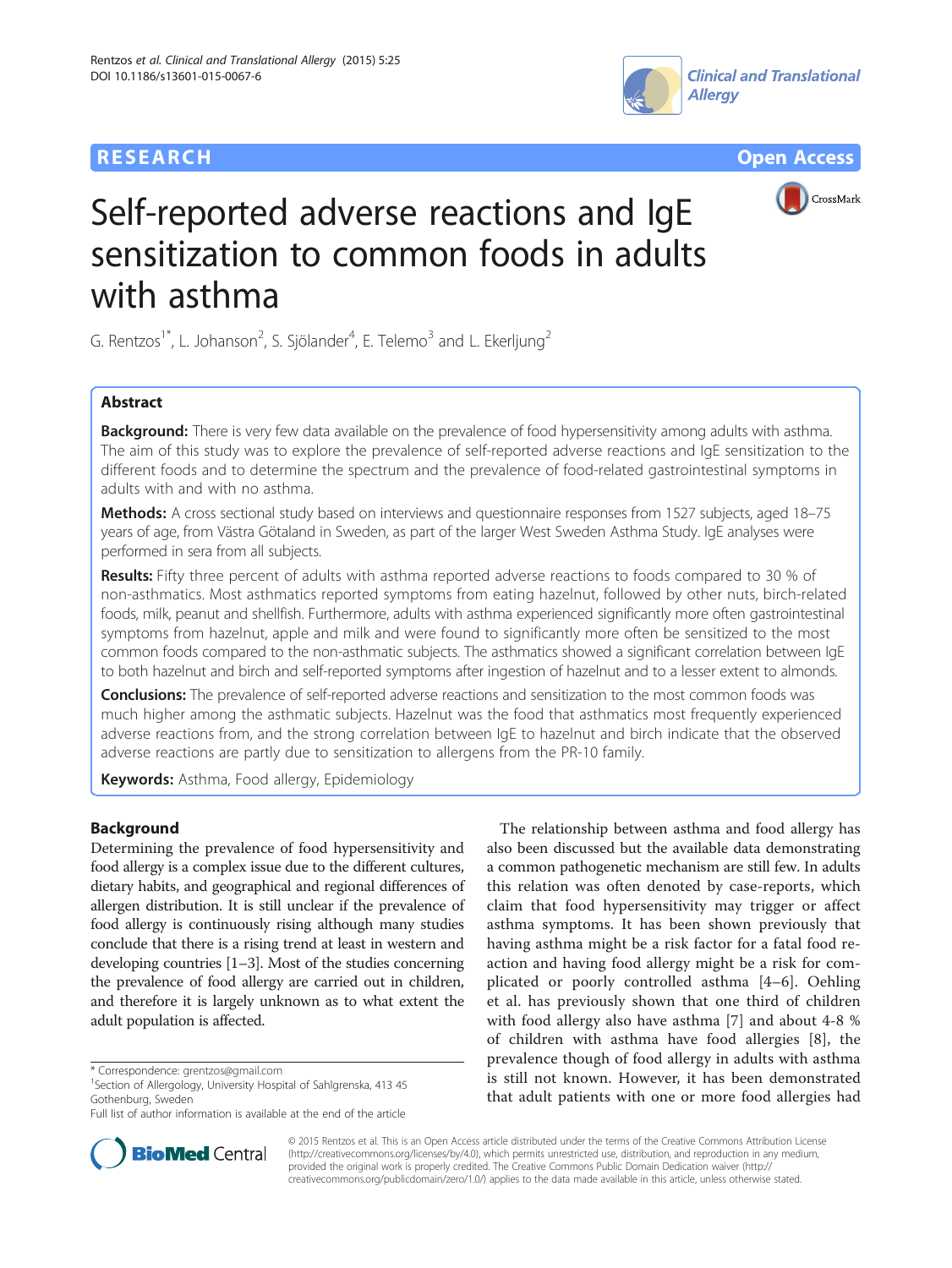increased hospitalizations for asthma [[4\]](#page-10-0), and in a study from Woods et al., it was shown that adults with probable peanut and shrimp allergy often have more frequent asthma episodes and doctor's diagnosed asthma [\[9](#page-10-0)]. In addition, it has been also shown that inhalation of aerosolized food particles may lead to the development of asthma in adults [\[10](#page-10-0)–[12](#page-10-0)]. The relation between asthma and gastrointestinal symptoms in adults is not extensively studied. A study on children by Cafarrelli et al. found a possible correlation between asthma and gastrointestinal symptoms [[13](#page-10-0)]. In a previous study from Kivity et al., a relation between food allergy and concomitant asymptomatic bronchial hyper-reactivity could be shown [\[14](#page-10-0)]. It is still not fully explored though, if adults with asthma experience more often gastrointestinal adverse reactions to different food items in a greater frequency than nonasthmatics. The notion that there is a probable relation between asthma and gastrointestinal symptoms in adults was supported previously in a study by Powel et al. who confirmed that asthmatics generally experienced more gastrointestinal symptoms than the non-asthmatic population [[15\]](#page-10-0). In a recent study, performed in the Netherlands, an association between gastrointestinal symptoms and asthma/COPD was found [[16\]](#page-10-0). In addition, it has been shown that patients with irritable bowel syndrome (IBS) and inflammatory bowel disease (IBD) showed increased frequency of bronchial hyper-reactivity compared to control subjects [\[17, 18](#page-10-0)]. These results were further supported in a study on patients who suffered from asthma compared to asymptomatic atopic subjects [[19](#page-10-0)].

The aim of this study was to explore the prevalence of self-reported adverse reactions to foods and to estimate the prevalence of IgE sensitization for the most common food among adults with asthma compared to nonasthmatics. We also wanted to describe the spectrum and the prevalence of gastrointestinal symptoms caused by the most common and different foods in both asthmatics and non-asthmatics.

## Materials and methods

A postal questionnaire, which has been described in detail elsewhere [[20](#page-10-0)], was mailed out to 30,000 randomly selected subjects, aged 18–75 years, living in the West of Sweden; 15,000 subjects lived in the urban area of Gothenburg and 15,000 in the remaining region of West Sweden. The total response rate was 62 %, and a nonresponse study showed no differences in prevalence of asthma symptoms or lung disease between responders and non-responders [\[20\]](#page-10-0). Of the responders to the postal questionnaire, 2000 were randomly selected for clinical examination and interviews. In addition, all responders that reported physician diagnosed asthma, or reported ever having asthma and used asthma medication or reported symptoms such as wheeze or attacks of shortness

of breath during the last year, were included. In total, 3524 subjects were invited, of which 2006 participated. All participants received a questionnaire containing detailed questions on food hypersensitivity as well as other hypersensitivity symptoms (Additional file [1](#page-9-0): Hypersensitivity questionnaire). The questionnaire did not contain specific questions on gluten (coeliac disease) or lactose intolerance. Of the 2006 participants, 1725 responded to the food questionnaire of which 1527 were included in the analyses. A schematic flow chart of the study set up can be seen in Fig. [1](#page-2-0). The clinical assessment of the subjects in the study included spirometry, blood samples for specific IgE-tests and a clinical interview performed by a specialist nurse. The clinical interview was used to assess whether the subjects currently suffered from asthma. This was defined as: a) asthma diagnosed by physician, and reported asthma symptoms or asthma medication during the last year, b) belief to have suffered from asthma, and currently report asthma symptoms and/or taking asthma medication,  $c$ ) currently suffer from asthma symptoms and have either positive methacholine bronchial challenge test or positive reversibility test.

Specific IgE-tests included three allergen panel tests, Phadiatop Europe (cat, dog, horse, Dermatophagoides pteronyssinus, Dermatophagoides farinae Cladosporium herbarum, timothy grass, birch, mugwort, olive, wall pellitory), fx1 (peanut, hazel nut, brazil nut, almond, coconut) and fx5 (egg white, milk, fish, wheat, peanut, soy bean) (Thermofisher Scientific, Uppsala, Sweden). Subjects with a positive response to a panel were additionally tested specifically for the IgE of the allergens included in this positive panel, according to manufacturer's instructions. The foods tested in panels fx1 and fx5 were characterized as "common foods" since they comprise some of the most frequent food items consumed on a daily basis at least in Sweden and other Western countries.

#### Collection and encoding of data

The replies from food questionnaire (Additional file [1](#page-9-0): Hypersensitivity questionnaire) regarding reactions to different foods were encoded for the different symptoms according to Table [1.](#page-3-0)

Then, encoded fields for milk, sour milk and cheese were added which were dissociated from the most relevant clinical symptoms for suspicious lactose intolerance as abdominal pain (abd), flatulence (gas) and diarrhea/ loose stools (dia), or if lactose intolerance was specified in any free text field. Likewise, encoded fields were added for flour from wheat and flour from other cereal grains, in case of suspicious gluten intolerance (coeliac disease), that were dissociated from the clinical symptoms tiredness (tir), abdominal pain (abd), feeling of illness (gen), diarrhea/loose stools (dia), flatulence (gas) and/ or hives, urticaria (urt), or if gluten intolerance was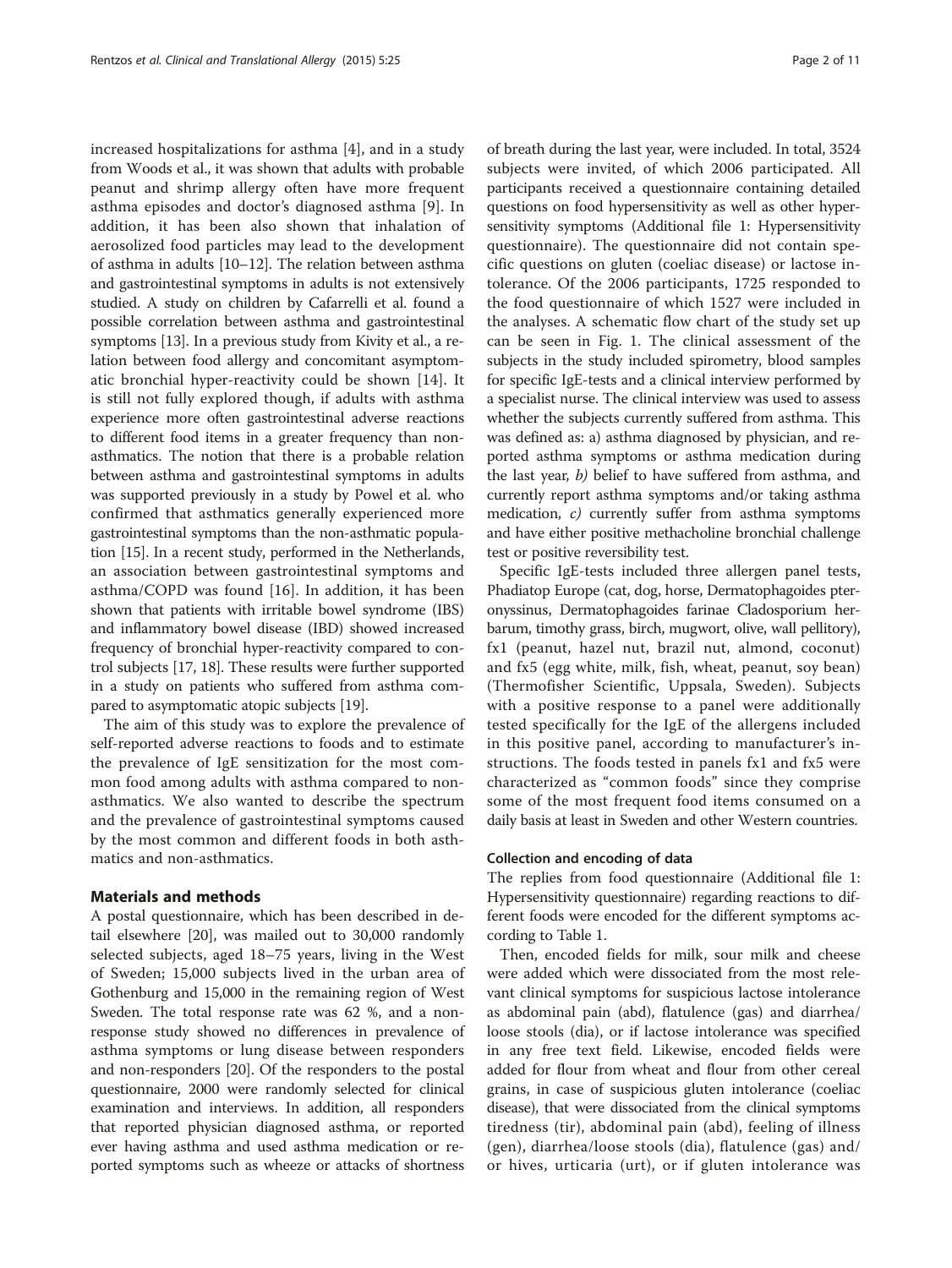<span id="page-2-0"></span>

specified in any free text field. Three subjects reported that they suffered from gluten intolerance of which two avoided eating gluten strictly. Ten subjects reported that they suffered from lactose intolerance of which five avoided lactose strictly. In total thirtytwo subjects suffered from symptoms that were interpreted as intolerance either to gluten or lactose.

Using the above described procedure, most cases of suspicious lactose and gluten intolerance could be excluded from the data of the analyses. Subjects with suspected asthma, based on the questionnaire, that could not be verified by the clinical examination as described in the previous section were also excluded from the analyses.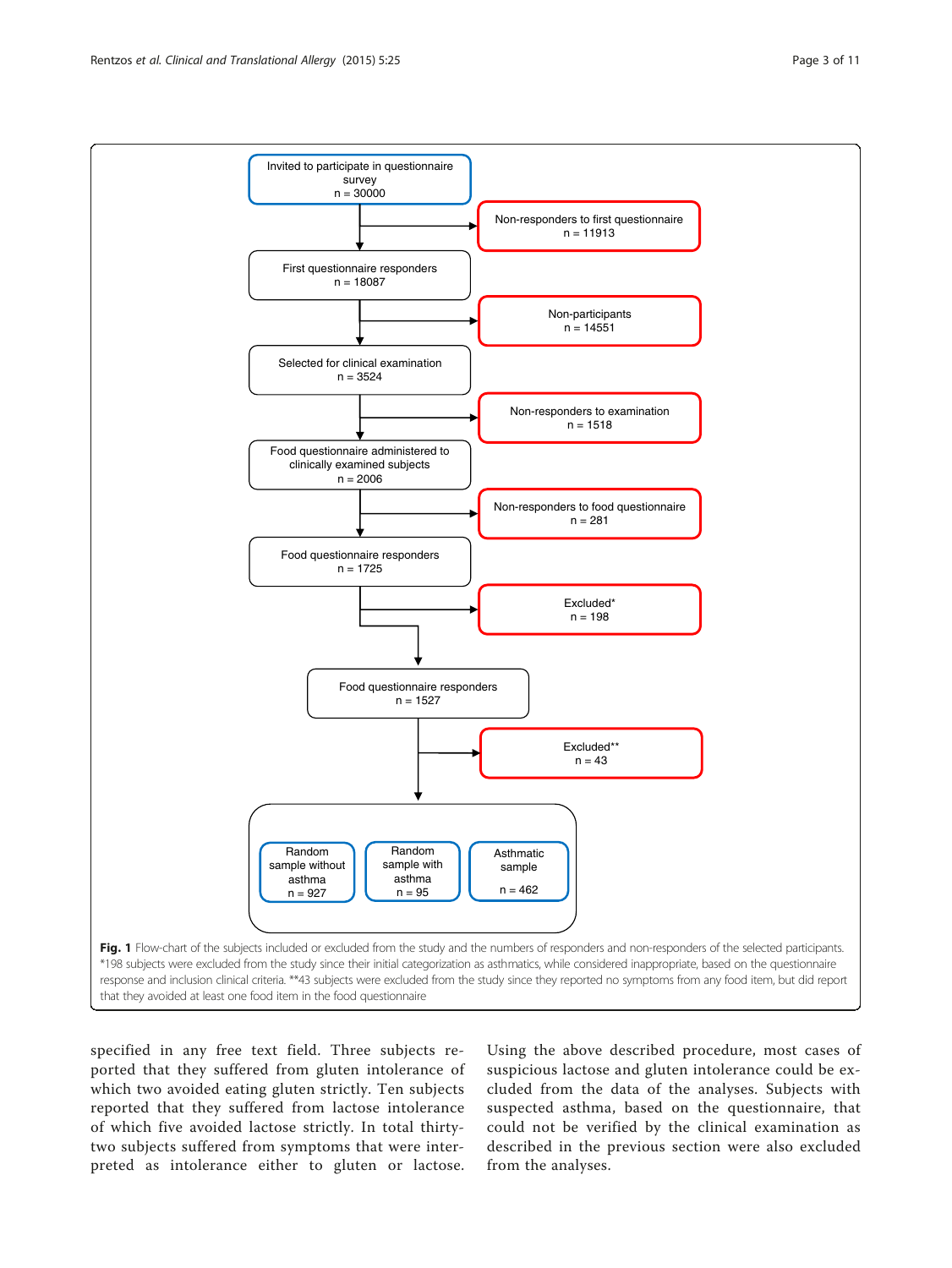<span id="page-3-0"></span>Table 1 Encoding for self-reported hypersensitivity reactions in food hypersensitivity questionnaire

| Code       | Meaning                                                                                                                                                                   |
|------------|---------------------------------------------------------------------------------------------------------------------------------------------------------------------------|
| Skin       | Symptoms from the skin (urticaria, eczema, angioedema, flush,<br>itching, tingling, skin pain, papules, redness etc.)                                                     |
| GI         | Abdominal pain, oral symptoms, diarrhea, flatulence, reflux,<br>vomiting, constipation                                                                                    |
| Airup      | Symptoms from the upper airways -nose(rhinitis, nasal<br>congestion, nasal itching, sneezing, red nasal papules), eyes                                                    |
| Airlo      | Lower airways -respiratory symptoms(heavy breathing, difficulty<br>getting air, wheezing, cough, chest pressure, bronchospasm,<br>hoarseness, mucus/saliva in the throat) |
| Circ       | Palpation, fainting, dizziness                                                                                                                                            |
| <b>CNS</b> | Headache, confusion                                                                                                                                                       |
| Oth        | Other(e.g., ear itching, gallstone)                                                                                                                                       |
| Not        | Do not eat                                                                                                                                                                |
| Unk        | Unknown, uncertain whether intolerant or not                                                                                                                              |
| Ana        | Anaphylactic reactions                                                                                                                                                    |
| Gen        | General symptoms such as tiredness, feeling ill                                                                                                                           |
|            |                                                                                                                                                                           |

#### **Statistics**

The statistical analyses were performed using SPSS 22.0 and Microsoft Excel 2007. Chi-squared test was used for the prevalence of self-reported symptoms as well as gastrointestinal symptoms to different foods among subjects with and without asthma. A p–value < 0.05 using Fischer's two tailed exact test was considered statistically significant. Correlations between different parameters within the same group were evaluated by using the Pearson's or Spearman's correlation coefficient. Tests were two-tailed and the level of significance was set to  $P < 0.05$ . Agreement between clinical objective asthma and selfreported asthma was analyzed by calculating the kappa coefficients (κ). κ < 0.00 was considered a poor strength of agreement, κ: 0.00–0.20 a slight strength, κ: 0.21–0.40 a fair strength, κ: 0.41–0.60 a moderate strength, κ: 0.61– 0.80 a substantial strength, and κ: 0.81–1.00 an almost perfect agreement [[21](#page-10-0)].

#### Ethical approval

The regional ethic committee in West Sweden (Central Ethical Review Board in Gothenburg) approved the study (Dnr 593–08).

#### Results

Of the total 1527 subjects that answered the food questionnaire, 43 reported no symptoms from any food item, but did report that they avoided at least one food item. These subjects were excluded from calculation of food hypersensitivity since the reason for their avoidance was unclear. From the 1527 subjects totally included in the study, 583 (38.2 %) had asthma while 944 (61.8 %) had no asthma ( $p < 0.001$ ). Among the subjects with asthma

192 (32.9 %) were sensitized to birch pollen compared with 119 (12.6 %) among non-asthmatic subjects ( $p <$ 0.001). When evaluating the level of agreement between clinical objective asthma and self-reported asthma, the kappa-coefficient is equal to 0.94.

## Prevalence of food hypersensitivity in adults with asthma compared to adults with no asthma

Of the remaining 1484, when excluding the 43 subjects reporting no symptoms from any food item, subjects with asthma reported a considerably higher prevalence of adverse reactions to food compared to those without asthma 53.1 % (49.0 % - 57.3 %, 95 % CI) vs. 29.8 % (26.8 % - 32.7 %, 95 % CI) with p < 0.001. When symptoms from suspicious lactose and gluten intolerance were excluded, asthmatics still reported more adverse reactions to food compared to non-asthmatics, 51.3 % (47.1 % - 55.4 %, 95 % CI) vs. 28.2 % (25.2 % - 31.1 %, 95 % CI) with  $p < 0.001$  (Fig. [2\)](#page-4-0).

## Association between adverse reactions from specific foods and asthma

Subjects with asthma most commonly experienced adverse reactions (including all types of symptoms) to hazelnut (20.5 %), apple (17.5 %), kiwi (14.3 %), walnut (12.8 %), milk (11.5 %), peach (10.7 %), brazil nut (9.8 %), almond (9.5 %), nectarine (9.3 %), pear (8.9 %), plum (8.8 %), cherry (8.7 %), wine/beer (8.0 %), peanut (7.0 %), shellfish (6.5 %), carrot (6.4 %), strawberry (6.4 %), and apricot (6.3 %). Concerning the staple and dairy food items, subjects with asthma experienced adverse reactions most commonly against milk (including subjects with suspected lactose intolerance, 11.5 %), shellfish (6.5 %), sour milk/ yogurt (6.25 %), cheese (4.5 %), egg (3.3 %), fish (2.9 %), soy (1.4 %), wheat (including subjects with suspected gluten intolerance, 3.23 %) while about 1.4 % to other flours. When excluding subjects with clinically suspected lactose intolerance, we observed that about 2.35 % of the asthmatics reacted to milk. When excluding subjects with suspicious gluten intolerance, as described previously, we observed that only 1.4 % of subjects reported adverse reactions to wheat. In addition 5.9 % of the asthmatics reported reactions to fried/fat food, and 1.6 % to food additives. More detailed data concerning the distribution of the self-reported adverse reactions to all the specific food items in asthmatics compared to non-asthmatics are presented in Table [2.](#page-5-0)

## Association between self-reported food-related gastrointestinal symptoms and asthma

Subjects with asthma also report significantly more gastrointestinal symptom to hazelnut  $(13.0 %$  vs  $5.2 %$ ,  $p < 0.001$ ), apple (11.4 % vs 6 %,  $p < 0.001$ ), milk (10.4 % including subjects with suspicious lactose intolerance vs 5.7 %,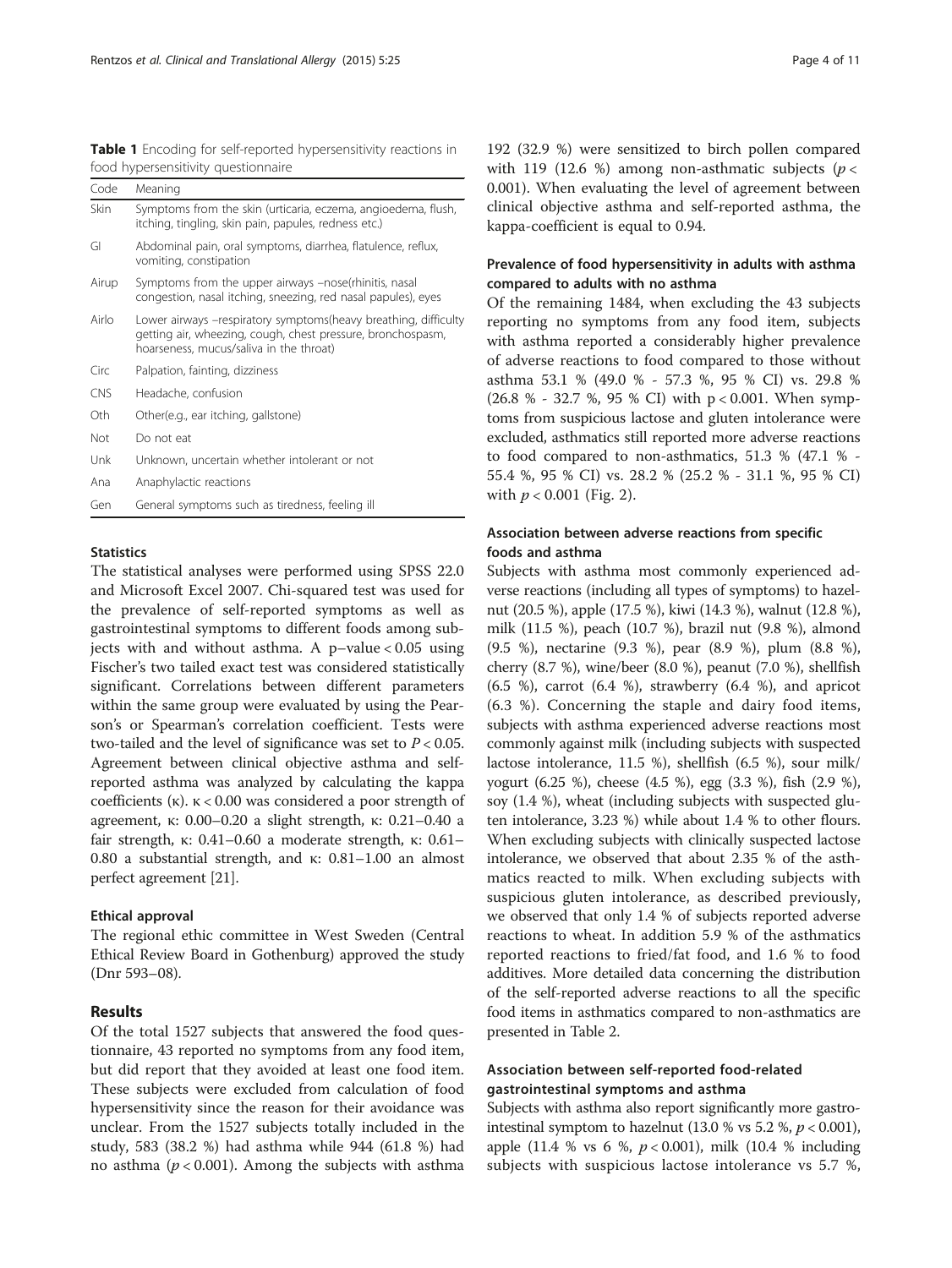<span id="page-4-0"></span>

 $p < 0.01$ ), kiwi (9.7 % vs 5.3 %,  $p < 0.01$ ), peach (8.3 %) vs 2 %,  $p < 0.001$ ), plum  $(6.75 \% \text{ vs } 2.2 \% \text{, } p < 0.001)$ , nectarine (6.7 % vs 1.3 %,  $p < 0.001$ ), pear (6.4 % vs 2.4 %,  $p < 0.001$ ), cherry  $(6.2 \% \text{ vs } 2.4 \% \text{, } p < 0.001)$ followed by walnut (5.9 % vs 3.0 %,  $p < 0.01$ ), fried/fat food (5.7 % vs 3.3 %, p < 0.05), sour milk/yoghurt  $(5.6 \% \text{ vs } 2.8 \% , p < 0.01)$  and almond  $(5.45 \% \text{ vs } 2.3 \% ,$  $p < 0.01$ ) compared to non-asthmatics. Details concerning the prevalence of gastrointestinal symptoms between asthmatics and non-asthmatics for all foods are presented in Table [3](#page-6-0).

## IgE sensitization for the most common foods among asthmatics and non-asthmatics

When assessing the sIgE-sensitization profiles for the most-common foods in panels fx1 and fx5, we observed that subjects with asthma are generally more frequently sensitized to the food items tested compared to nonasthmatics (38.2 % vs 13.9 %,  $p < 0.001$ ). More specifically, when comparing asthmatics with non-asthmatics, it was found that subjects with asthma were significantly more frequently sensitized to hazelnut (31.8 % vs 11.2 %,  $p <$ 0.001), peanut (9.1 % vs 4.3 %, p < 0.001), almond (6.6 % vs 2.4 %,  $p < 0.001$ ), milk (6.0 % vs 1.6 %,  $p < 0.001$ ), wheat  $(5.5 %$  vs 1.8 %,  $p < 0.001$ ), egg  $(5.3 %$  vs 1.4 %,  $p < 0.001$ ), soy (3,5 % vs 1.1 %,  $p = 0.003$ ), brazil nut (2.2 % vs 0.4 %,  $p = 0.003$ ), fish (1.3 % vs 0.0 %,  $p = 0.001$ ). All data are presented in Fig. [3a and b](#page-7-0) and in Table [4](#page-8-0).

Hazelnut seems to be the most frequent food causing symptoms and is also the food item with the highest frequency of IgE-sensitization in asthmatics. Hazelnut is one of the birch pollen-related foods and IgE to hazelnut correlated strongly with IgE to birch in the asthmatic subjects ( $r = 0.904$ ,  $p < 0.001$ ) as well as in non-asthmatic subjects ( $r = 0.920$ ,  $p < 0.001$ ). A moderate correlation was observed between IgE to birch and IgE to peanut  $(r =$ 0.357,  $p < 0.001$ ) in the asthmatic subjects as well as in non-asthmatic subjects (0.395,  $p < 0.001$ ). When looking for possible correlations between IgE-sensitization and self-reported symptoms for the most common foods, we observed the highest correlation between IgE and self-reported symptoms for hazelnut ( $r = 0.496$ ,  $p <$ 0.001) in the asthmatic group as well in the nonasthmatic adults ( $r = 0.499$ ,  $p < 0.001$ ). IgE-sensitization to birch also correlated with self-reported symptoms from hazelnut both in subjects with and without asthma, although slightly weaker ( $r = 0.455$ ,  $p < 0.001$  resp.  $r = 0.472$ ,  $p < 0.001$ ).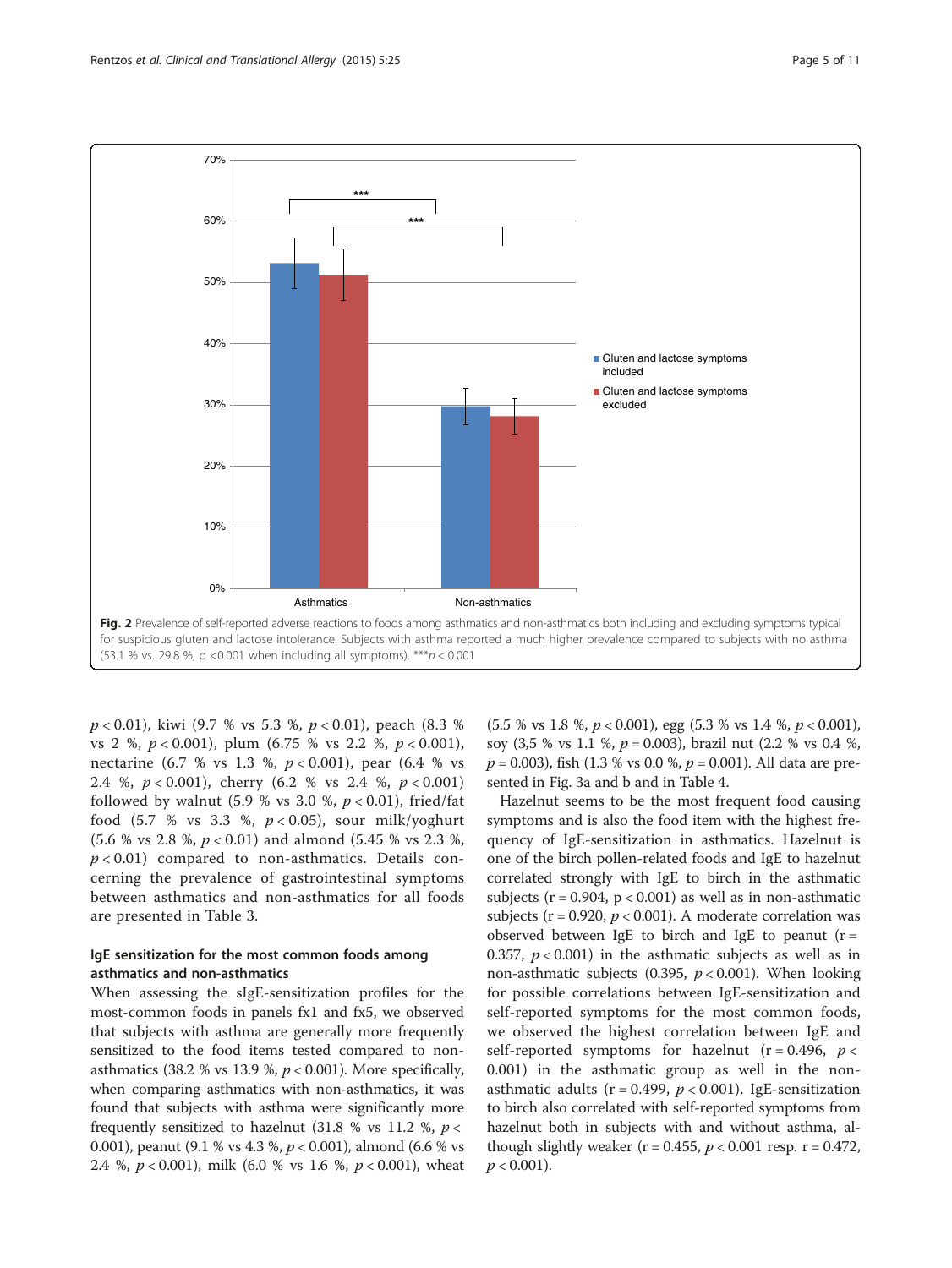| TIOTI-astrifiatics (TiO astrifia) and in the total sample (ail)<br>Food | % asthma | % no asthma | % all | р       | Risk          |
|-------------------------------------------------------------------------|----------|-------------|-------|---------|---------------|
| Hazelnut                                                                | 20.5     | 7.2         | 12.2  | < 0.001 | ratio<br>2.83 |
| Apple                                                                   | 17.5     | 7.15        | 11.1  | < 0.001 | 2.45          |
| Kiwi                                                                    | 14.3     | 6.3         | 9.3   | < 0.001 | 2.27          |
| Walnut                                                                  | 12.8     | 4.1         | 7.3   | < 0.001 | 3.15          |
| Milk                                                                    | 11.5     | 6.9         | 8.6   | 0.003   | 1.67          |
| Peach                                                                   | 10.7     | 2.4         | 5.6   | < 0.001 | 4.39          |
| Brazil nut                                                              | 9.8      | 3.5         | 5.9   | < 0.001 | 2.78          |
| Almond                                                                  | 9.5      | 2.9         | 5.4   | < 0.001 | 3.30          |
| Nectarine                                                               | 9.3      | 1.8         | 4.7   | < 0.001 | 5.15          |
| Pear                                                                    | 8.85     | 2.9         | 5.1   | < 0.001 | 3.09          |
| Plum                                                                    | 8.8      | 2.45        | 4.9   | < 0.001 | 3.61          |
| Cherry                                                                  | 8.65     | 2.65        | 4.9   | < 0.001 | 3.26          |
| Wine/beer                                                               | 8        | 3.8         | 5.4   | < 0.001 | 2.08          |
| Peanut                                                                  | 7        | 2.8         | 4.3   | < 0.001 | 2.63          |
| Shellfish                                                               | 6.5      | 3.1         | 4.4   | 0.002   | 2.09          |
| Carrot                                                                  | 6.4      | 2.3         | 3.9   | < 0.001 | 2.73          |
| Strawberry                                                              | 6.4      | 1.8         | 3.5   | < 0.001 | 3.53          |
| Apricot                                                                 | 6.3      | 1.4         | 3.3   | < 0.001 | 4.52          |
| Sourmilk/yogurt                                                         | 6.25     | 3.5         | 4.55  | 0.015   | 1.78          |
| Fried/fat food                                                          | 5.9      | 3.3         | 4.3   | 0.018   | 1.79          |
| Potato                                                                  | 5.5      | 1.2         | 2.8   | < 0.001 | 4.70          |
| Cheese                                                                  | 4.5      | 1.7         | 2.8   | 0.001   | 2.65          |
| Others                                                                  | 4.5      | 3.1         | 3.6   | 0.16    | 1.46          |
| Sweet pepper                                                            | 4.4      | 1.9         | 2.8   | 0.006   | 2.28          |
| Chili/tabasco                                                           | 4.3      | 1.8         | 2.8   | 0.004   | 2.40          |
| Tomato                                                                  | 4.15     | 1.9         | 2.8   | 0.011   | 2.18          |
| Orange                                                                  | 3.8      | 2.8         | 3.1   | 0.26    | 1.38          |
| Banana                                                                  | 3.8      | 1.1         | 2.1   | < 0.001 | 3.56          |
| Bean                                                                    | 3.3      | 1.6         | 2.2   | 0.033   | 2.06          |
| Egg                                                                     | 3.3      | 1.1         | 1.9   | 0.002   | 3.09          |
| Flour (wheat)                                                           | 3.3      | 1.6         | 2.2   | 0.033   | 2.05          |
| Avocado                                                                 | 3.1      | 0.5         | 1.5   | < 0.001 | 5.84          |
| Fish                                                                    | 2.9      | 0.2         | 1.25  | < 0.001 | 13.80         |
| Cheese <sup>a</sup>                                                     | 2.8      | 0.6         | 1.5   | < 0.001 | 4.37          |
| Cayenne/red pepper                                                      | 2.8      | 1.4         | 1.9   | 0.056   | 2.01          |
| Chocolate                                                               | 2.8      | 1.5         | 2     | 0.084   | 1.86          |
| Milk <sup>a</sup>                                                       | 2.35     | 1           | 1.6   | 0.063   | 2.15          |
| Pea                                                                     | 2.2      | 0.4         | 1.1   | 0.001   | 5.27          |
| Additives                                                               | 1.6      | 0.4         | 0.9   | 0.021   | 3.66          |
| Curry                                                                   | 1.55     | 1           | 1.25  | 0.41    | 1.46          |
| Sour milk/yogurt <sup>a</sup>                                           | 1.4      | 0.5         | 0.9   | 0.076   | 2.64          |
| Flour (wheat) <sup>b</sup>                                              | 1.4      | 0.1         | 0.6   | 0.002   | 12.94         |

<span id="page-5-0"></span>

| <b>Table 2</b> Prevalence of adverse reactions (including GL |
|--------------------------------------------------------------|
| symptoms) to the different foods among asthmatics (asthma),  |
| non-asthmatics (no asthma) and in the total sample (all)     |

| Celery                         | 1.4  | 0.2 | 0.7  | 0.006 | 6.49 |
|--------------------------------|------|-----|------|-------|------|
| Soy                            | 1.4  | 0.2 | 0.7  | 0.006 | 6.49 |
| Melon                          | 1.4  | 0.2 | 0.65 | 0.006 | 6.48 |
| Flour (non wheat)              | 1.4  | 0.5 | 0.85 | 0.083 | 2.59 |
| Dried fruit                    | 1.2  | 0.2 | 0.6  | 0.014 | 5.71 |
| Salami                         | 1    | 0.4 | 0.7  | 0.15  | 2.44 |
| Pork                           | 1    | 0.5 | 0.7  | 0.26  | 1.94 |
| Sunflower seed                 | 0.9  | 0   | 0.3  | 0.004 |      |
| Chestnut                       | 0.7  | 0.4 | 0.5  | 0.47  | 1.65 |
| Flour (non wheat) <sup>b</sup> | 0.7  | 0   | 0.3  | 0.011 |      |
| Chicken                        | 0.7  | 0.1 | 0.3  | 0.054 | 6.48 |
| Camomile                       | 0.7  | 0.5 | 0.6  | 0.69  | 1.30 |
| Sesame seed                    | 0.7  | 0.1 | 0.3  | 0.054 | 6.49 |
| Anise/caraway                  | 0.5  | 0.1 | 0.3  | 0.13  | 4.86 |
| Beef                           | 0.35 | 0.3 | 0.3  | 0.93  | 1.08 |
| Lingonberry                    | 0.3  | 0.1 | 0.2  | 0.31  | 3.25 |
| Coriander                      | 0.2  | 0.1 | 0.1  | 0.73  | 1.62 |
| Poppy seed                     | 0.2  | 0   | 0.1  | 0.20  |      |
| Parsley                        | 0.2  | 0.2 | 0.2  | 0.86  | 0.81 |

P-value was considered significant when <0.05 comparing the self-reported intolerance for the different foods between asthmatics to non-asthmatics <sup>a</sup>lactose intolerance symptoms excluded

b gluten intolerance symptoms excluded

## Seasonal variation of gastrointestinal symptoms in subject with and without asthma

Asthmatics experienced more symptoms from the gastrointestinal tract during the spring (6.7 % vs 2.2 %,  $p <$ 0.001), summer (5.1 % vs 1.9 %,  $p = 0.001$ ) and autumn  $(5.9 % vs 3.2 %, p = 0.013)$ , but not during the winter compared to non-asthmatics. In addition, asthmatic subjects with IgE reactivity to birch pollen more frequently report gastrointestinal symptoms compared to birch pollen sensitized subjects without asthma during the spring (5.7 % vs 0.8 %,  $p = 0.034$ ), summer (4.2 % vs 0.0 %,  $p = 0.026$ ) and autumn (3.7 % vs 0.0 %,  $p = 0.046$ ) (Fig. [4](#page-8-0) and Additional file [2](#page-9-0): Table S1).

#### **Discussion**

In the present study, subjects with asthma more frequently reported adverse reactions to foods compared to non-asthmatics (53 % vs 30 %), and patients with asthma more frequently showed IgE reactivity to the most common foods. These results are in line with data from a previous study by Woods et al. in which it was suggested a positive association between IgE sensitization to foods and asthma or allergic disease [\[22\]](#page-10-0). The data was supported also by the sensitisation patterns of specific-IgE

| <b>Table 2</b> Prevalence of adverse reactions (including GI |
|--------------------------------------------------------------|
| symptoms) to the different foods among asthmatics (asthma),  |
| non-asthmatics (no asthma) and in the total sample (all)     |
| (Continued)                                                  |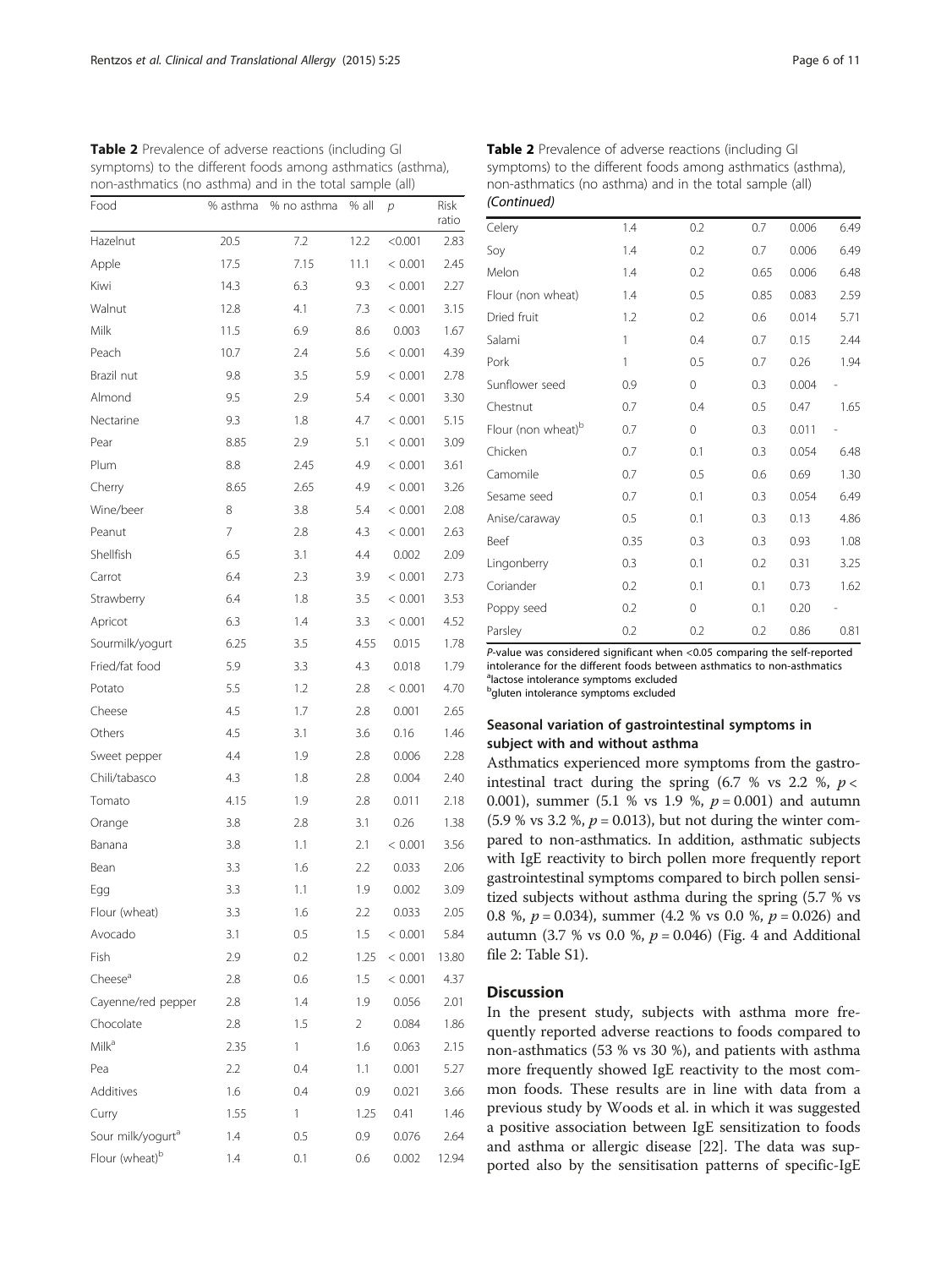<span id="page-6-0"></span>Table 3 Prevalence of self-reported gastrointestinal symptoms for the different foods among asthmatics (asthma), non-asthmatics (no asthma) and in the total sample (all)

| Food                          | % asthma | % no asthma | р       | Ratio |
|-------------------------------|----------|-------------|---------|-------|
| Hazelnut                      | 13       | 5.2         | < 0.001 | 2.51  |
| Apple                         | 11.4     | 6           | < 0.001 | 1.91  |
| Milk                          | 10.4     | 5.7         | 0.001   | 1.84  |
| Kiwi                          | 9.7      | 5.3         | 0.002   | 1.82  |
| Peach                         | 8.3      | 2           | < 0.001 | 4.11  |
| Plum                          | 6.75     | 2.2         | < 0.001 | 3.02  |
| Nectarine                     | 6.7      | 1.3         | < 0.001 | 5.27  |
| Pear                          | 6.4      | 2.4         | < 0.001 | 2.63  |
| Cherry                        | 6.2      | 2.4         | < 0.001 | 2.55  |
| Walnut                        | 5.9      | 3           | 0.006   | 1.99  |
| Fried/fat food                | 5.7      | 3.3         | 0.026   | 1.73  |
| Sour milk/yogurt              | 5.6      | 2.8         | 0.007   | 2.01  |
| Almond                        | 5.45     | 2.3         | 0.002   | 2.33  |
| Brazil nut                    | 5.3      | 2.6         | 0.008   | 2.06  |
| Apricot                       | 3.8      | 1.3         | 0.001   | 2.99  |
| Sweet pepper                  | 3.7      | 1.7         | 0.018   | 2.15  |
| Cheese                        | 3.5      | 1           | 0.001   | 3.27  |
| Tomato                        | 3.5      | 1.4         | 0.007   | 2.51  |
| Strawberry                    | 3.4      | 0.95        | < 0.001 | 3.61  |
| Peanut                        | 3.3      | 1.7         | 0.045   | 1.95  |
| Carrot                        | 3.3      | 1.6         | 0.033   | 2.06  |
| Others                        | 3.1      | 1.7         | 0.074   | 1.83  |
| Shellfish                     | 3        | 1.2         | 0.013   | 2.53  |
| Chili/tabasco                 | 2.8      | 1           | 0.0075  | 2.90  |
| Egg                           | 2.8      | 1           | 0.008   | 2.89  |
| Banana                        | 2.7      | 0.95        | 0.008   | 2.88  |
| Wine/beer                     | 2.6      | 1.4         | 0.090   | 1.88  |
| Bean                          | 2.6      | 1.6         | 0.18    | 1.62  |
| Potato                        | 2.4      | 0.5         | 0.0015  | 4.52  |
| Flour (wheat)                 | 2.2      | 1.4         | 0.21    | 1.62  |
| Avocado                       | 2.2      | 0.4         | 0.001   | 5.27  |
| Chocolate                     | 1.9      | 0.85        | 0.074   | 2.24  |
| Orange                        | 1.9      | 1.4         | 0.43    | 1.38  |
| Pea                           | 1.9      | 0.3         | 0.002   | 5.95  |
| Cheese <sup>a</sup>           | 1.6      | 0           | < 0.001 |       |
| Fish                          | 1.55     | 0.1         | < 0.001 | 14.61 |
| Cayenne/red pepper            | 1.4      | 0.7         | 0.22    | 1.87  |
| Soy                           | 1.4      | 0.2         | 0.006   | 6.49  |
| Milk <sup>a</sup>             | 1.3      | 0.2         | 0.013   | 5.78  |
| Melon                         | 1.2      | 0.2         | 0.014   | 5.67  |
| Flour (non wheat)             | 1.2      | 0.4         | 0.083   | 2.83  |
| Sour milk/yogurt <sup>a</sup> | 0.9      | 0.1         | 0.021   | 8.26  |

| <b>Table 3</b> Prevalence of self-reported gastrointestinal symptoms for |  |
|--------------------------------------------------------------------------|--|
| the different foods among asthmatics (asthma), non-asthmatics            |  |
| (no asthma) and in the total sample (all) (Continued)                    |  |

| Pork                           | 0.9  | 0.4      | 0.28  | 2.02 |
|--------------------------------|------|----------|-------|------|
| Salami                         | 0.7  | 0.2      | 0.15  | 3.25 |
| Flour (wheat) <sup>b</sup>     | 0.7  | 0        | 0.011 |      |
| Dried fruit                    | 0.7  | 0.1      | 0.053 | 6.53 |
| Celery                         | 0.7  | 0.1      | 0.054 | 6.49 |
| Curry                          | 0.7  | 0.4      | 0.49  | 1.62 |
| Sunflower seed                 | 0.7  | 0        | 0.011 |      |
| Chestnut                       | 0.5  | 0.3      | 0.54  | 1.65 |
| Additives                      | 0.5  | 0.3      | 0.55  | 1.63 |
| Flour (non wheat) <sup>b</sup> | 0.5  | 0        | 0.027 |      |
| Chicken                        | 0.5  | $\Omega$ | 0.027 |      |
| Anise/caraway                  | 0.5  | 0        | 0.027 |      |
| Beef                           | 0.35 | 0.3      | 0.93  | 1.08 |
| Camomile                       | 0.3  | 0.1      | 0.31  | 3.25 |
| Lingonberry                    | 0.3  | 0.1      | 0.31  | 3.25 |
| Sesame seed                    | 0.3  | 0.1      | 0.31  | 3.24 |
| Coriander                      | 0.2  | 0.1      | 0.73  | 1.62 |
| Parsley                        | 0.2  | 0        | 0.20  |      |
| Poppy seed                     | 0.2  | 0        | 0.20  |      |

P-value was considered significant when <0.05 comparing the self-reported intolerance for the different foods between asthmatics to non-asthmatics a lactose intolerance symptoms excluded

b gluten intolerance symptoms excluded

for the most common foods found in the present study. We also show that asthmatics reported symptoms from the GI-tract in a greater frequency compared to nonasthmatics and the most common foods causing selfreported symptoms were nuts, fruits, milk dairy products, alcohol, peanuts and shellfish. The non-asthmatic subjects seem to report adverse reaction to the same food items as asthmatics but at a significantly lower frequency. These data are in the line with previous reports that show a clear relation between food sensitization/allergy and asthma [[23](#page-10-0), [24\]](#page-10-0). Here, we demonstrate that the most common foods causing self-reported adverse reactions in subjects with asthma, when excluding those with suspected lactoseand gluten-intolerance, are fruits (as apple, kiwi, peach, nectarine), nuts (hazelnut, walnut, brazil nut), almond, peanut, followed by shellfish, milk dairy products, fried/ fat food, potato, tomato, egg, flour and fish. The main allergens found in the reported fruits and nuts, carry allergens with known cross-reactivity with PR-10 allergens which are related to birch pollen. This, may explain the high prevalence of adverse reactions to these foods, since birch pollen sensitization is very common in Sweden [[25](#page-10-0)]. These findings are confirmed in the present study, in which, 32.9 % of the asthmatics and 12.6 % of the nonasthmatics were sensitized to birch pollen. Thus, birch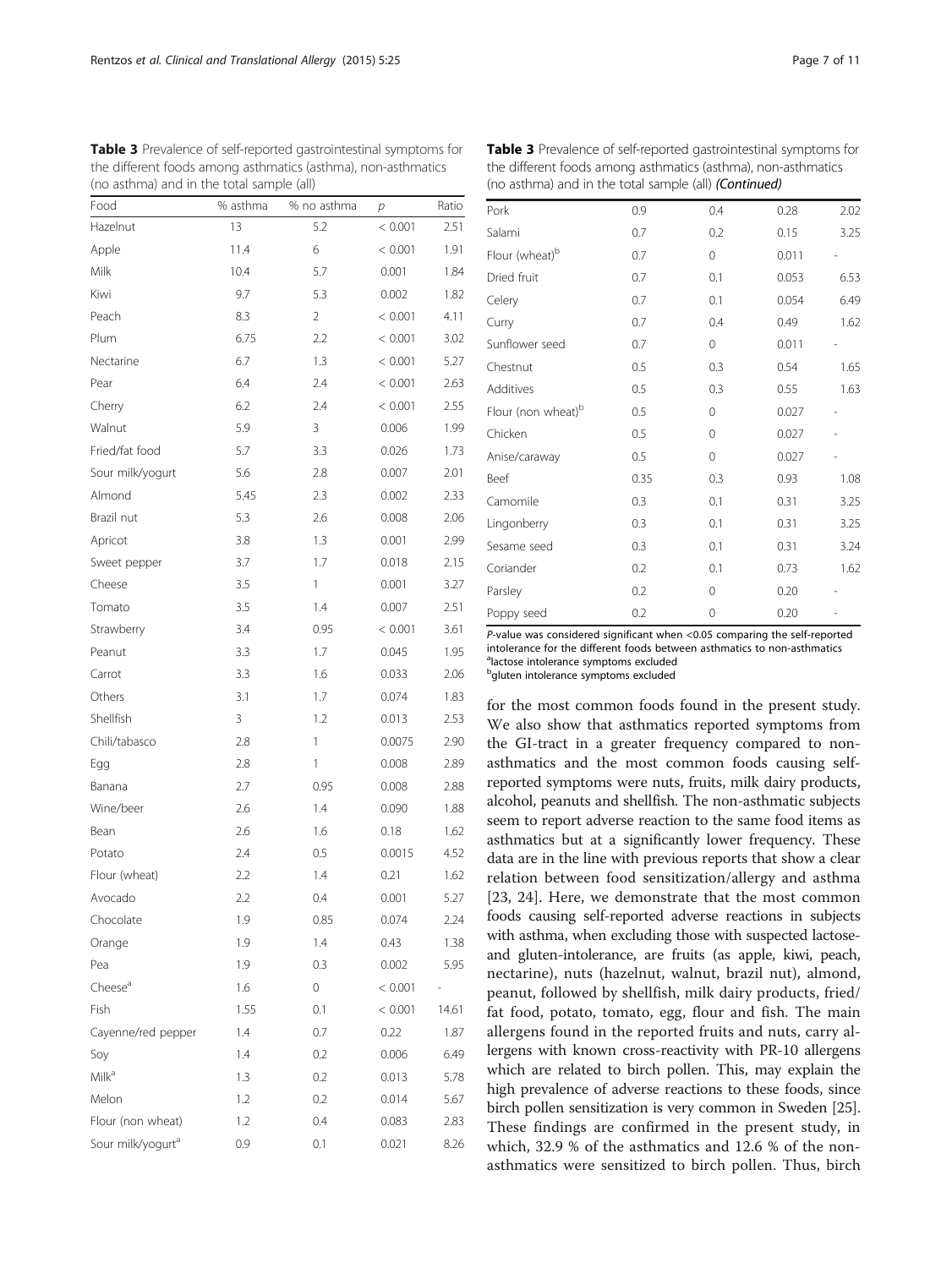<span id="page-7-0"></span>

sensitization could explain the frequent adverse reactions observed following ingestion of birch related foods [\[26\]](#page-10-0). When testing the subjects included, with the allergen panels for the most common staple foods and nuts (fx1 and fx5), we observe interesting differences between asthmatics and non-asthmatics. Generally, adults with asthma are significantly more sensitized to any food, compared to nonasthmatics (38.2 % vs 13.9 %,  $p < 0.001$ ) which may be a result of a general atopic phenotype in asthmatics. Subjects with asthma are more frequently sensitized to hazelnut, peanut, almond and milk compared to non-asthmatics which is mainly in accordance with the results from self-reported symptoms in this study. However, the correlation between IgE sensitization to specific food items and the symptoms they cause are rather low, but significant.

Concerning the staple foods, we show that asthmatic subjects more frequently report symptoms from egg, fish, milk, and wheat as well as soy compared to nonasthmatics and when we exclude subjects with suspected lactose- and gluten-intolerance, we notice an important difference in the results for milk and wheat (Table [2](#page-5-0)). When excluding subjects with suspicious intolerance to gluten and/or lactose though, the risk of losing some subjects with true allergy is inevitable, however the difference between asthmatics and non-asthmatics still remains. These results are in the line with previous reports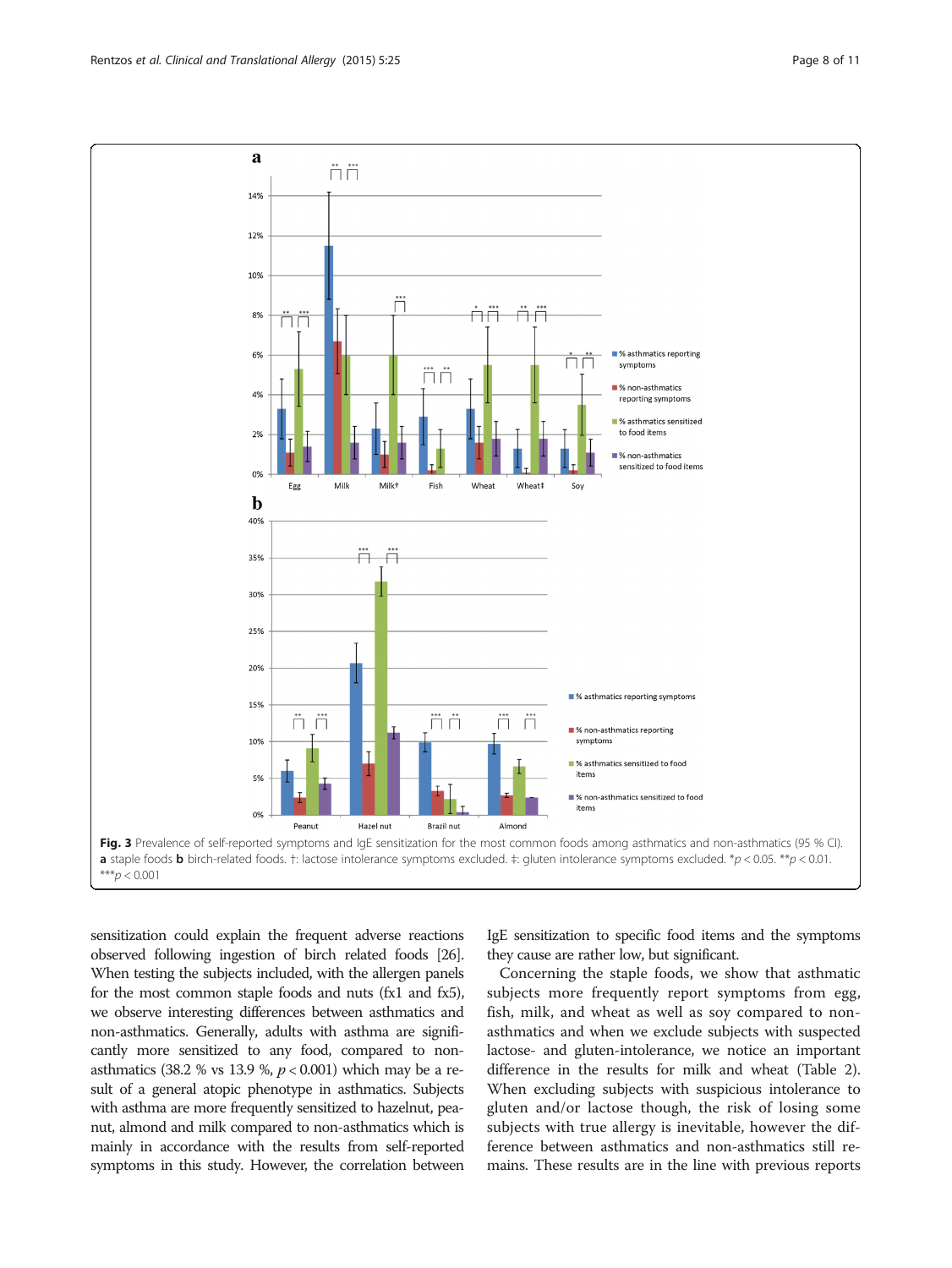<span id="page-8-0"></span>

|                               |  |  | Table 4 Prevalence for self-reported symptoms with 95 % CI and IgE-sensitization profile for the most common foods among |
|-------------------------------|--|--|--------------------------------------------------------------------------------------------------------------------------|
| asthmatics and non-asthmatics |  |  |                                                                                                                          |

| Food               | Self-reported symptoms of<br>the food among asthmatics | Self-reported symptoms of the<br>food among non-asthmatics | IgEsensitization to food<br>among asthmatics | IgEsensitization to food<br>among non-asthmatics |
|--------------------|--------------------------------------------------------|------------------------------------------------------------|----------------------------------------------|--------------------------------------------------|
|                    | $(95%$ CI)                                             | $(95%$ CI)                                                 | $(95%$ CI)                                   | $(95%$ CI)                                       |
| Egg                | 3.30 % (1.80 % -4.80 %)                                | 1.10 % (0.42 % -1.78 %)                                    | 5.30 % (3.42 % -7.18 %)                      | 1.40 % (0.64 % -2.16 %)                          |
| Milk               | 11.50 % (8.81 % -14.19 %)                              | 6.70 % (5.07 % -8.33 %)                                    | $6.00\%$ (4.01 % -7.99 %)                    | 1.60 % (0.79 % -2.41 %)                          |
| Milk <sup>a</sup>  | 2.30 % (1.01 % -3.59 %)                                | 1.00 % (0.34 % -1.66 %)                                    | $6.00\%$ (4.01 % -7.99 %)                    | 1.60 % (0.79 % -2.41 %)                          |
| Fish               | 2.90 % (1.49 % -4.31 %)                                | $0.20\%$ (-0.09 % -0.49 %)                                 | 1.30 % (0.35 % -2.25 %)                      | $0.00\%$ (0.00 % -0.00 %)                        |
| Wheat              | 3.30 % (1.80 % -4.80 %)                                | 1.60 % (0.78 % -2.42 %)                                    | 5.50 % (3.59 % -7.41 %)                      | 1.80 % (0.94 % -2.66 %)                          |
| Wheat <sup>b</sup> | 1.30 % (0.35 % -2.25 %)                                | $0.10\%$ (-0.11 % -0.31 %)                                 | 5.50 % (3.59 % -7.41 %)                      | 1.80 % (0.94 % -2.66 %)                          |
| Soy                | 1.30 % (0.35 % -2.25 %)                                | $0.20\%$ (-0.09 % -0.49 %)                                 | 3.50 % (1.96 % -5.04 %)                      | 1.10 % (0.42 % -1.78 %)                          |
| Peanut             | $6.00\%$ (3.99 % -8.01 %)                              | 2.40 % (1.41 % -3.39 %)                                    | $9.10\%$ (6.69 % -11.51 %)                   | 4.30 % (2.98 % -5.62 %)                          |
| Hazel nut          | 20.70 % (17.26 % -24.14 %)                             | 7.00 % (5.34 % -8.66 %)                                    | 31.80 % (27.90 % -35.70 %)                   | 11.20 % (9.15 % -13.25 %)                        |
| Brazil nut         | 9.90 % (7.32 % -12.48 %)                               | 3.30 % (2.14 % -4.46 %)                                    | 2.20 % (0.97 % -3.43 %)                      | $0.40\%$ (-0.01 % -0.81 %)                       |
| Almond             | 9.70 % (7.19 % -12.21 %)                               | 2.70 % (1.65 % -3.75 %)                                    | 6.60 % (4.52 % -8.68 %)                      | 2.40 % (1.41 % -3.39 %)                          |
| Any of the above   | 37.00 % (32.90 % -41.10 %)                             | 15.40 % (13.04 % -17.76 %)                                 | 38.20 % (34.13 % -42.27 %)                   | 13.90 % (11.66 % -16.14 %)                       |

<sup>a</sup>lactose intolerance symptoms excluded

<sup>b</sup>gluten intolerance symptoms excluded

from a Swedish epidemiological survey by Eriksson et al. concerning self-reported food hypersensitivity in north Europe [\[27\]](#page-10-0). Interestingly subjects with asthma report significantly more symptoms in high rates after alcohol ingestion as from wine/beer compared to non-asthmatics (7.97 % vs 5.41 %,  $p < 0.001$ ), which is supported by results from previous reports [[28](#page-10-0)–[30\]](#page-10-0).

When the IgE sensitization to birch pollen is taken into consideration, we observe that among both asthmatics and non-asthmatics, birch-related foods are the most common causatives for adverse reactions with hazelnut in the first place (20.5 % and 7.2 % respectively) followed by apple (17.5 % and 7.15 % respectively) and other birch related fruits and nuts (Table [2\)](#page-5-0). IgE reactivity

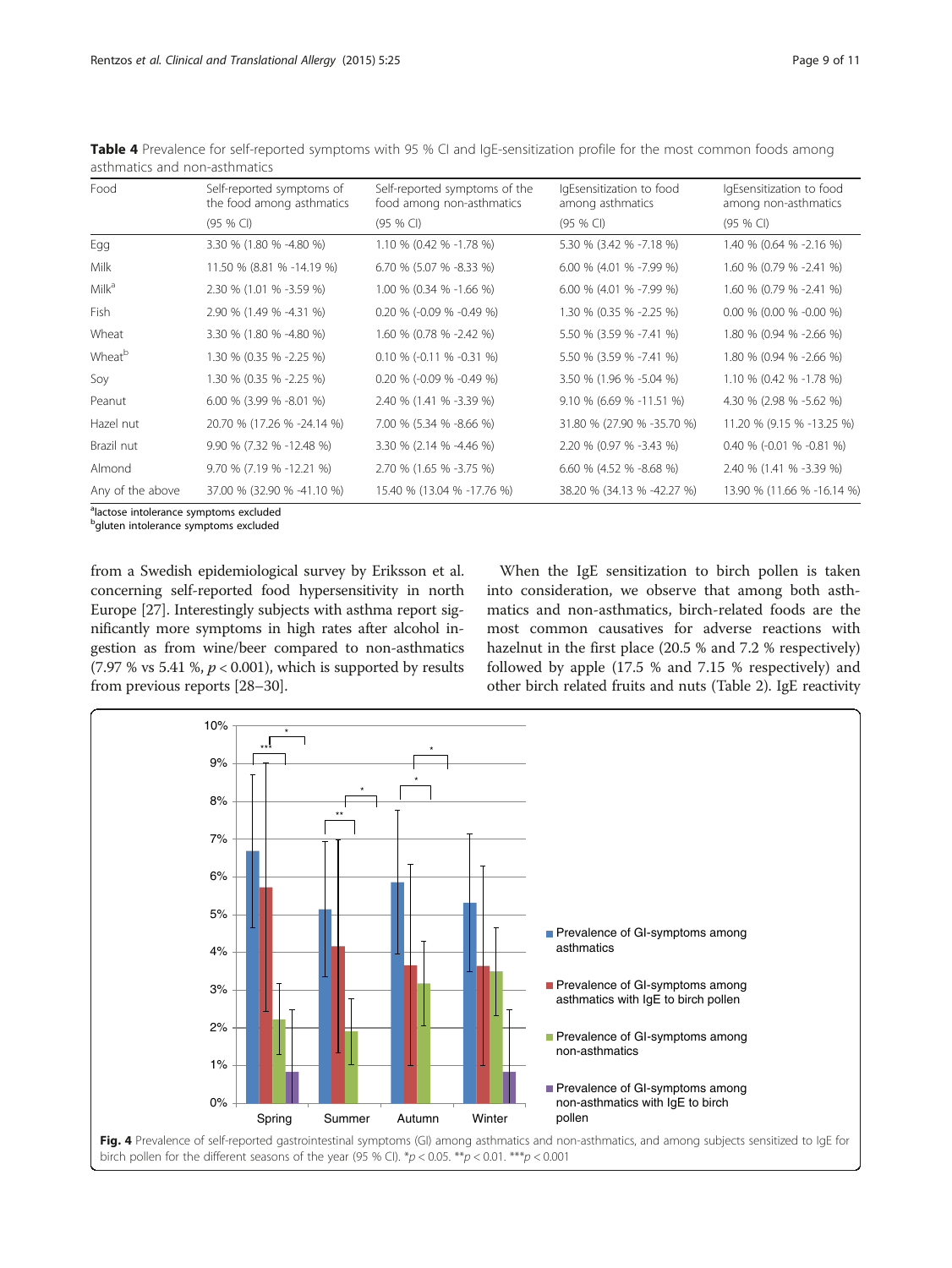<span id="page-9-0"></span>to hazelnut and birch were also correlated to self-reported symptoms evoked by hazelnut, which is supported by the reported strong correlation between IgE for birch and IgE for hazelnut in both asthmatic and non-asthmatic subjects.

It is worth to comment that the prevalence of allergic asthma is much higher in the paediatric and adolescent population [\[31\]](#page-10-0) and at about 40 years of age the prevalence of allergic and non-allergic asthma is approximately the same, and thereafter the non-allergic asthma dominates [[32](#page-10-0)–[35\]](#page-10-0). IgE-sensitization to the different foods and even other allergens may be more strongly connected to allergic asthma in the paediatric population [[36](#page-10-0)] and less so in adults, which is supported by several recent studies, that show remission of the allergic disease before adulthood [[37](#page-10-0)], and a decrease in the prevalence of IgE sensitization to foods among adults [[38\]](#page-10-0). However, as shown in the present study adult asthmatics also have a high frequency of adverse reactions to foods that correlate with their IgE sensitization profile.

In this study, asthmatics reported more gastrointestinal symptoms during spring, summer and autumn compared to non-asthmatics. It is still not clear if increased asthma symptoms can be related to the increased frequency of gastrointestinal symptoms observed in the present study. The possible seasonal variation in gastrointestinal symptoms may be related to the pollen season where exposure to pollen may increase the reactivity after the ingestion of pollen related food items [\[25](#page-10-0)], which could be aggravated by the increased intestinal permeability seen in asthmatic patients [[39\]](#page-10-0) as well as in patients with atopy and IBS [[40](#page-10-0)]. In two other studies, it was demonstrated that asthmatics with allergy to birch pollen experience more symptoms from the gastrointestinal tract, which resemble irritable bowel syndrome (IBS)-like symptoms, during the pollen season [[41](#page-10-0), [42\]](#page-10-0). It has also been shown that atopic subjects with IBS and self–reported food hypersensitivity had more severe gastrointestinal symptoms when compared to non-atopic subjects with IBS [\[40](#page-10-0)]. Interestingly, besides the reported symptoms from the birch-pollen related foods, asthmatics reported more gastrointestinal symptoms to fried/fat food, rich in carbohydrate, wine/beer, legumes and spices which would signify that these patients may more frequently suffer from IBS [[43, 44\]](#page-10-0).

The present study has some limitations that should be taken into consideration. It is well known that selfreported food intolerance yield a much higher prevalence compared to prevalence from performed food challenges and IgE data for food allergies [[45](#page-10-0)]. However, the comparison between asthmatics and non-asthmatics should still be valid, since we have no reason to believe that the selfreporting accuracy differs between these two groups. It would also have been of great value to have asked specifically for lactose and gluten intolerance, and not only get input from the free text fields. Nevertheless, the reported

symptoms do affect the subjects, whether it is a true allergy or not. The large number of participants in the study makes the findings reliable and fascinating as there are very few studies to date having examined the relation between food hypersensitivity and IgE sensitization to the most common foods in adults.

#### Conclusions

The novelty of this study, as one of the largest epidemiological studies in the adult population, is that it examines the relation between self-reported adverse reactions and IgE-sensitization for the most common foods and in adult asthmatic and non-asthmatic subjects as well as the relation between asthma and gastrointestinal symptoms caused by various foods in adults, for which the existing data are still very scarce.

In conclusion, the prevalence of both self-reported symptoms and IgE sensitization to various foods were much higher among asthmatics compared to non-asthmatic Swedish adults, both in total and for most individual food items studied. Hazelnut and other birch pollen related foods most commonly induced gastrointestinal symptoms in asthmatics and we propose that one important factor that may explain these findings is the high frequency of sensitization to birch pollen in asthmatic patients in Northern Europe.

#### Additional files

#### [Additional file 1:](http://www.ctajournal.com/content/supplementary/s13601-015-0067-6-s1.pdf) Hypersensitivity questionnaire.

[Additional file 2: Table S1.](http://www.ctajournal.com/content/supplementary/s13601-015-0067-6-s2.pdf) Prevalence of the self-reported GI-symptoms with 95%CI among asthmatics and non-asthmatics and among subjects sensitized to IgE for birch pollen for the different seasons of the year. †: lactose intolerance symptoms excluded. ‡: gluten intolerance symptoms excluded.

#### Competing interests

The authors declare that they have no competing interests.

#### Authors' contributions

All authors were involved in the discussions and contributed to writing the manuscript. All authors read, revised and approved the final version of the manuscript to be published.

#### Acknowledgements

We would like to thank Ass Prof Ulf Bengtsson for making the questionnaire for the adverse reactions to different foods available to be used in this study. We would also like to thank the research nurses in Krefting Research Centre for their help in collecting all data and interviewing all subjects who participated in this study.

#### Author details

<sup>1</sup>Section of Allergology, University Hospital of Sahlgrenska, 413 45 Gothenburg, Sweden. <sup>2</sup>Krefting Research Centre, Department of Internal Medicine and Clinical Nutrition, University of Gothenburg, Gothenburg, Sweden. <sup>3</sup>Department for Rheumatology and Inflammation Research, Sahlgrenska Academy, University of Gothenburg, Gothenburg, Sweden. <sup>4</sup>R&D, ImmunoDiagnostics, Thermofischer Scientific, Uppsala, Sweden.

Received: 21 March 2015 Accepted: 25 May 2015 Published online: 17 July 2015